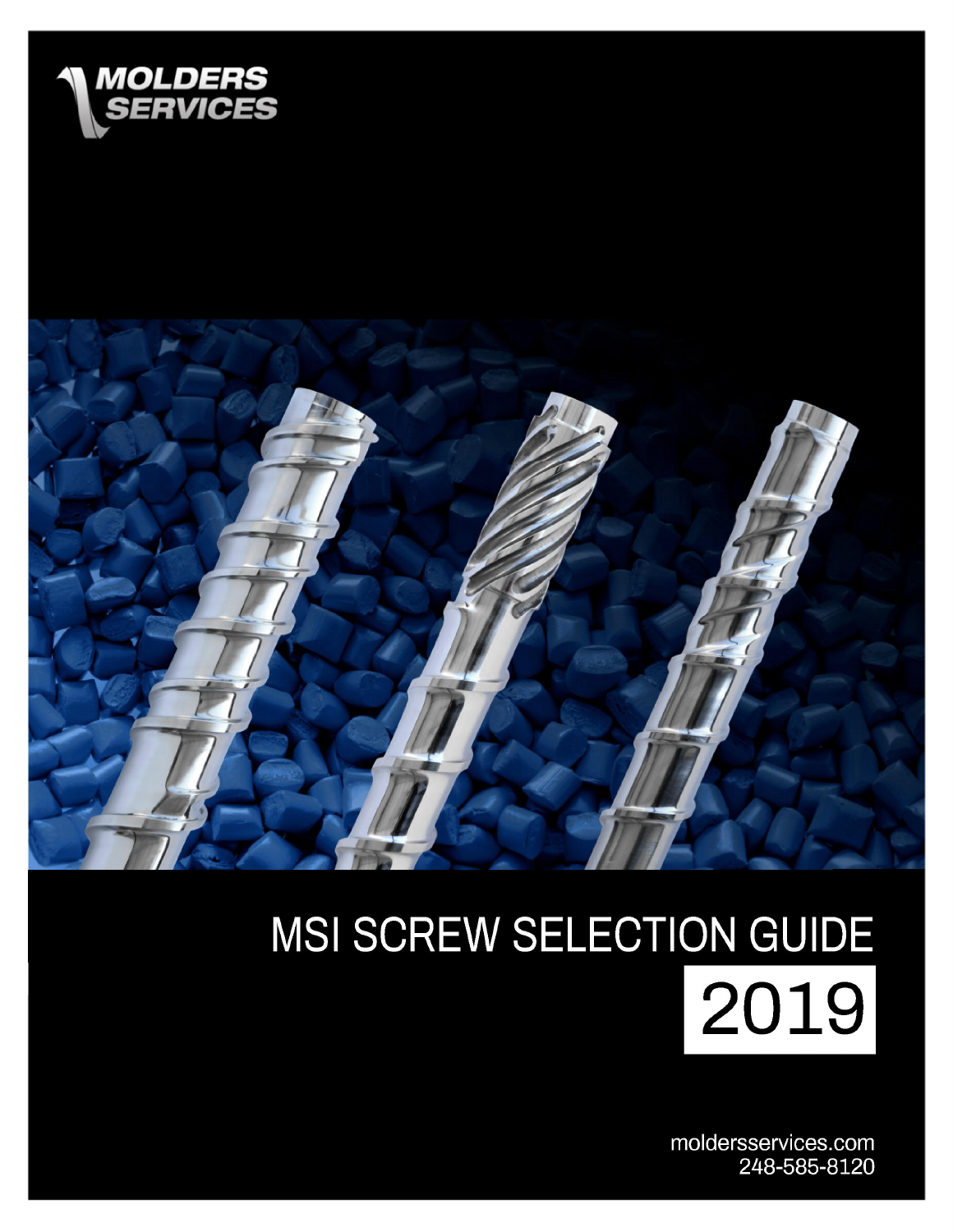# MSI Screw Selection Guide 2019

Without question, buying the right screw can be a daunting task with so many variations from which to choose – especially when you have three different people recommending three different solutions. But an educated, informed buyer always makes the best choices at the best prices. This Guide, and the dozens of years of MSI experience behind it, will help you determine which screw is best for your organization by providing guidelines based on applications, usage and overall requirements.

### Construction

#### Welded Screws

A welded screw begins with a base material, to which a hard surface material is applied as a weld to the flight OD, and the finished product is then usually nitrided or chrome plated. Welded screws are a very cost-effective option for 90% of molders that process resins with filler contents up to 40%. The beauty of this type of screw is the ability to specify the base steel you need to withstand abrasive or corrosive wear, apply the appropriate weld material for the filler content you process, and then prescribe the case finishing you desire. Minor repairs can easily be performed on welded screws when needed, and it is often economical to rebuild welded screws over 80mm in low abrasion applications with few exceptions.

#### Tool Steel Screws

Tool steel screws are constructed from a thru-hardened "tool" grade steel and then heat-treated for maximum hardness. There are several grades of tool steels to satisfy abrasion, corrosion, rigidity, and cost requirements. A major consideration with tool steel screws is that they can become very expensive in diameters over 40mm, exceeding even the cost of encapsulation once you reach diameters over 70mm. Repairing or rebuilding of tool steel screws is impossible since the steel cannot accept new welds once heat treated. Most Japanese OEMs are heavily invested in the tool steel industry and many of them are subsidiaries of Japanese steel producers (i.e. Toyo, JSW, Niigata). As a result, they often only offer tool steel options as aftermarket replacements. Please beware that buying these screws can be very costly for an uninformed buyer. A recent comparison performed for one of our clients showed screw prices up to three times more expensive that MSIs recommended solutions for the same level of durability!

#### Encapsulated Screws

For molders who process resins over 40% filler content, have experienced excessive root wear or undercutting on welded or tool steel screws, or have excessive corrosion problems, full encapsulation is the recommended option. These screws are made from an economical base steel, such as 4140, and then fully coated with a high tungsten carbide coating. While this is a proprietary coating method applied by the patent-holding supplier and available to any screw manufacturer in the industry, there are several highperformance variations offered by Molders Services that are rarely offered by other suppliers. While many sell only standard carbide encapsulation, Molders Services offers the entire line of coating formulas to address nearly every processing condition – including high heat molding, exotic fillers, and unwanted chemical reactions.

It is important to note that aside from high cost, the main concern in purchasing and using an encapsulated screw is the coating's propensity to chip off. Once the coating begins to chip, glass-filled materials will quickly erode the screw, rendering it unusable in as little as a few shifts. To avoid this problem, Molders Services offers an alternative exclusively manufactured by us. Our process includes a carbide flight weld to the screw *before* it is coated, thus providing both a significant service life extension in many situations and virtually eliminating the coating's propensity to chip.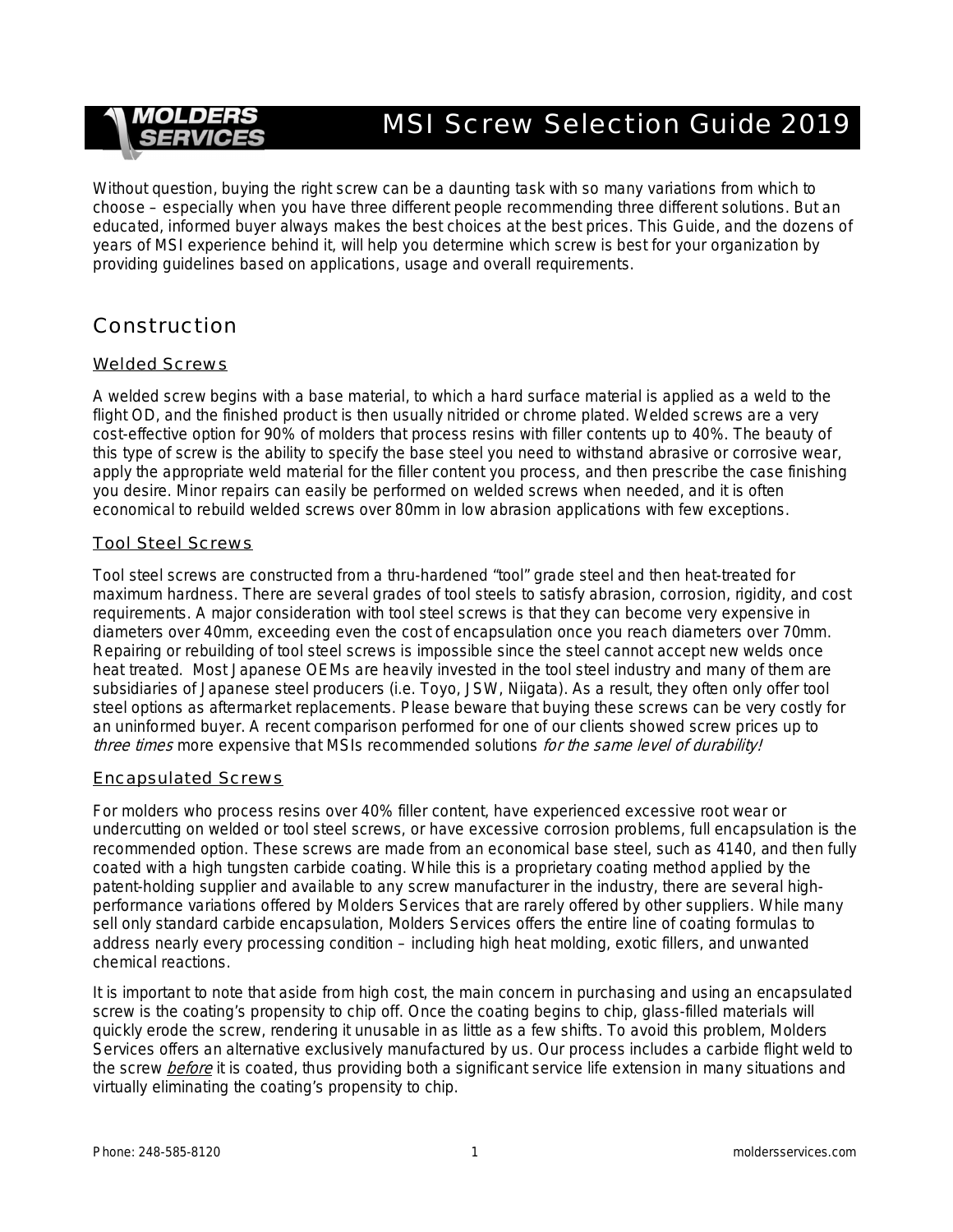In certain situations, a carbide coating can be applied *only to the flight land* of a CPM screw using this process, making for a highly abrasion-resistant alternative to full encapsulation. This option does not have the same tendency to crack or chip and offers significant benefits in durability and reliability. Since price considerations may make this screw alternative unattractive, please ask one of our technical specialists if it is worthy of consideration and economical for you.

One final point needs to be made here. Carbide encapsulated screws can have minor repairs done on chipped sections if any damage is detected early enough. Encapsulated screws can also be stripped and re-coated if the coating begins to chip or wear away as long as no major wear or undercutting has been sustained by the underlying substrate. These may be important cost-saving alternatives to purchasing brand new screws. Talk to your Molders Services professional for guidance.

# Hard Surface (Weld) Materials

#### Colmonoy #83

Colmonoy #83 is the gold standard of hard surface materials. The extremely high tungsten carbide content, combined with a nickel-based matrix, allows it to withstand highly abrasive environments while also withstanding corrosion. Many suppliers do not offer Colmonoy #83 welded screws because of their precision and the resultant higher manufacturing cost due to the sophisticated welding and grinding processes involved. Regardless, the vast majority of screws sold by Molders services are of the welded variety, and utilize Colmonoy #83, a significant benefit for our customers.

#### Colmonoy #56

This is, by far, the most common hard surface material sold on the U.S. market. It is made from a nickelcarbon-chromium matrix, which offers a good balance of abrasion resistance and cost effectiveness for low to moderate filler content.

#### Wallex

This is a hard surface weld material engineered specifically for high-temperature molding applications.

#### Carboride PTA

This product offers slightly higher tungsten carbide content than Colmonoy #83, but is costly to grind and tends to fracture easily. This is an obscure option and should only be used for very specific applications.

#### **Stellites**

There are several grades of Stellite hard surface materials available, with the most durable options offering abrasion resistance comparable to Colmonoy #56. Stellite hard surface materials have recently seen increasing use by European OEMs.

#### Base Steels

4140HT - used in all low abrasion welded screws, as well as the substrate for encapsulated screws.

4340HT – this is a variant of 4140 that has a higher molybdenum content and added nickel giving it a slightly higher strength and corrosion resistance than 4140. The durability advantage of using this steel offers only about a10% improvement over 4140, making it a seldom used alternative. Many Chinese suppliers refer to their version of 4140 as 4340; however, it has *nothing near* the chemical or mechanical properties of true 4340. The recommendation of 4340 by a supplier is usually an indication that you are working with someone who sells inferior components that should be avoided.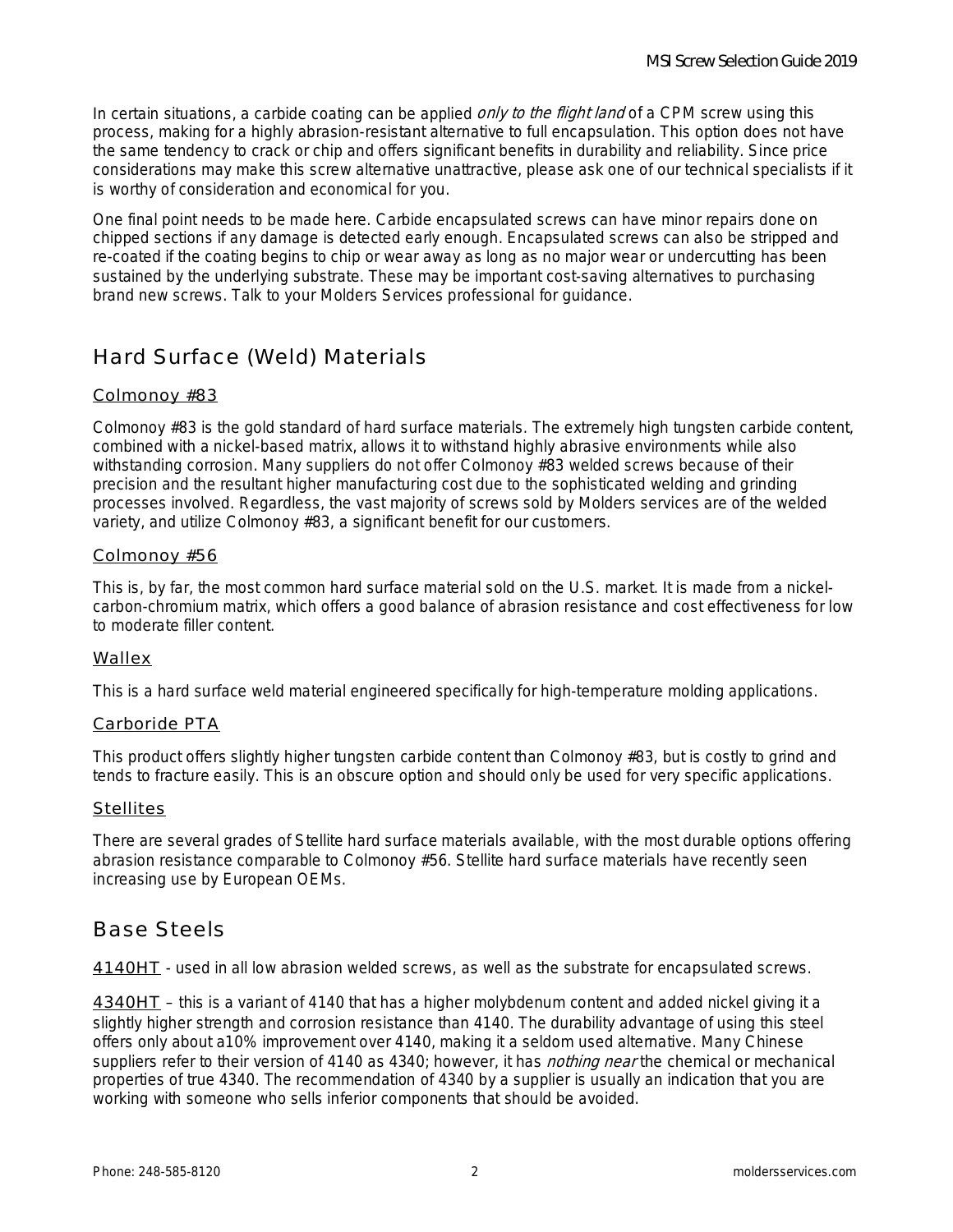Nitralloy #135 - known as a "Nitriding Steel" due to its ability to take a much harder case than 4140 when nitrided, Nitralloy #135 is used for all high-abrasion welded screws. The improved hardness provides better abrasion resistance in the root of the screw.

17-4PH – is a stainless grade of steel used for larger screws where corrosion resistance is required. These screws are recommended for operations that process large volumes of corrosive, non-abrasive resins, as well as polycarbonate.

CPM 9V – a very abrasion-resistant tool steel with high vanadium content, generally employed on screws 40mm and under, and used in environments where no corrosive conditions are present.

CPM 420V / S90V – a stainless variant of CPM 9V tool steel, also generally employed on screws 40mm & under. These are most often recommended for organizations that process a mix of both corrosive and abrasive materials. While providing a significant increase in corrosion resistance, abrasion resistance is less than CPM 9V.

H13 – a high-speed grade of tool steel recommended for smaller screws that must be highly resistant to torque.

 $D-2$  – a high chromium content tool steel that derives its toughness from a high proportion of carbides as compared to other steels. This type of screw is an economical alternative for moderate filler content and has the added bonus of corrosion resistance.

Inconel – a relatively obscure option in the injection molding industry, this proprietary steel is outstanding in extremely high temperature applications and is the required component in a Fluoropolymer processing operation.

# Case Finishing

The last construction topic to discuss is the method by which a welded screw is finished. Since we at Molders Services rarely vary from one practice – nitriding – we don't consider this a major topic, although it is worthy of mention and will be discussed later in this Guide.

When a welded screw is manufactured, there are essentially two options to "case finish" the root: nitriding or chrome plating. Because a chrome plated surface cannot be nitrided and a hardened (nitrided) surface will not accept chrome plating, a choice must be made.

In the 1980's chrome plating was the rave because it added lubricity to the screw, allowing it to be easily cleaned while minimizing the potential for the material to hang up, burn, and degrade on its surface. Of course, this was long before the importance of the correct screw profile and level of polish were understood.

While the case for chrome is still somewhat factually correct, the major point often ignored is that chrome plating is only about 0.0005" - as in *one-half of one thousandth of an inch thick!* Chrome plating also has little or no abrasion resistance, making a screw that regularly processes glass filled resins high susceptible to premature root wear. While there are very specific applications that benefit from chrome, we rarely encounter them. Usually, the vast majority of chrome plated screws we inspect have little or no chrome plating left at all! Thus, there is little long-lasting benefit to using a chrome plated screw.

Some suppliers are touting a relatively new "triple chrome-plating" process that attempts to overcome the extremely thin case depth and claims to add some durability to the finish. In reality, however, this is just more of essentially the same thing. Chances are, if you have an issue that would have been "solved" by chrome plating several dozen years ago, there are other issues like processing conditions, screw design, and polish levels that would beg for the more appropriate alternatives available today.